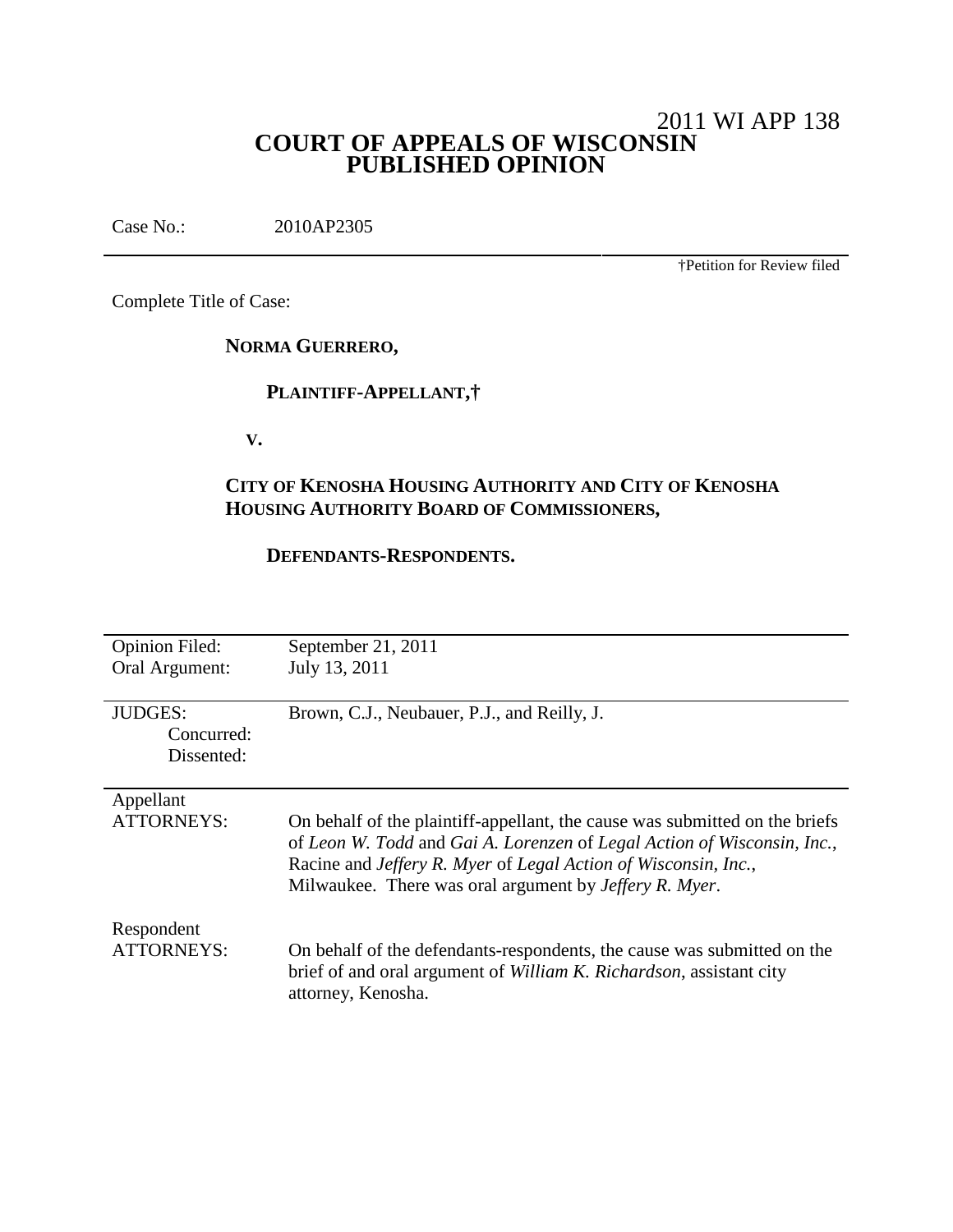# **2011 WI App 138**

# **COURT OF APPEALS DECISION DATED AND FILED**

#### **September 21, 2011**

**A. John Voelker Acting Clerk of Court of Appeals**

#### **NOTICE**

**This opinion is subject to further editing. If published, the official version will appear in the bound volume of the Official Reports.**

**A party may file with the Supreme Court a petition to review an adverse decision by the Court of Appeals.** *See* **WIS. STAT. § 808.10 and RULE 809.62.**

#### **Appeal No. 2010AP2305**

**Cir. Ct. No. 2007CV995**

#### **STATE OF WISCONSIN IN COURT OF APPEALS**

#### **NORMA GUERRERO,**

**PLAINTIFF-APPELLANT,**

**V.**

**CITY OF KENOSHA HOUSING AUTHORITY AND CITY OF KENOSHA HOUSING AUTHORITY BOARD OF COMMISSIONERS,**

**DEFENDANTS-RESPONDENTS.**

APPEAL from an order of the circuit court for Kenosha County: DAVID M. BASTIANELLI, Judge. *Affirmed*.

Before Brown, C.J., Neubauer, P.J., and Reilly, J.

¶1 NEUBAUER, P.J. On certiorari review, the circuit court reversed the order of the City of Kenosha Housing Authority Board of Commissioners (the Board) that terminated Norma Guerrero's public housing assistance and remanded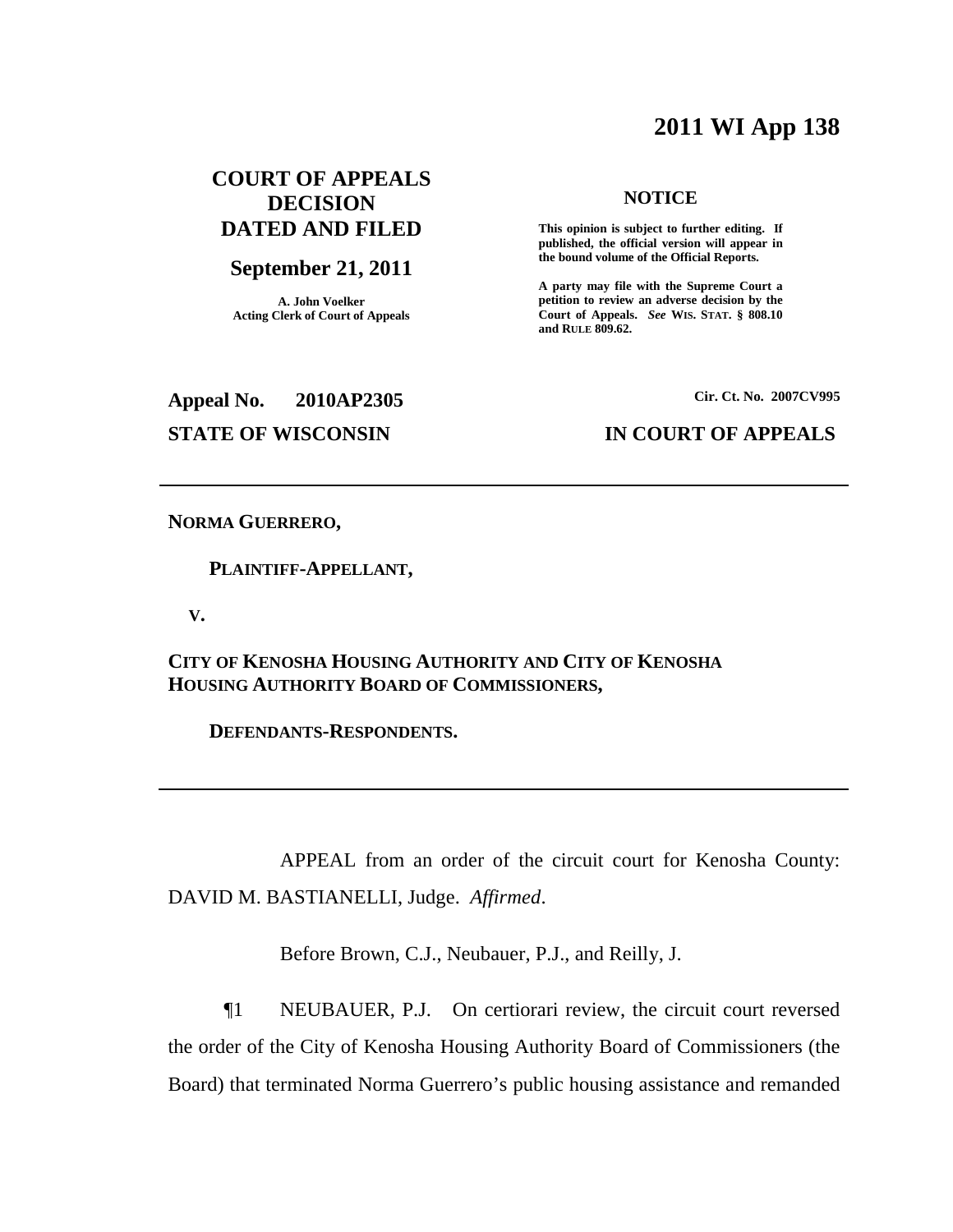the matter to the City of Kenosha Housing Authority (the KHA) for further proceedings, including a determination of Guerrero's rights and/or remedies. Guerrero challenges the circuit court's order. She contends that the circuit court erred in failing to grant equitable relief in the form of (1) immediate reinstatement of her public housing rental subsidy and (2) the restoration of her past rental subsidies. Because we conclude that Guerrero's requests for relief are not within the purview of certiorari review under WIS. STAT. ch. 68  $(2009-10)$ , we affirm the circuit court's order.

#### **BACKGROUND**

¶2 Guerrero was a participant in the Section 8 rent assistance program administered by the KHA. $^{2}$  The KHA began termination proceedings against Guerrero on December 1, 2006, and a hearing was held by the Board on April 30, 2007. The Board upheld her termination, and sent her a letter dated May 9, 2007, stating that her assistance would be terminated effective June 30, 2007.

¶3 Guerrero appealed the Board's decision to the circuit court under WIS. STAT. § 68.13, which allows for a judicial appeal of administrative proceedings. The circuit court upheld the Board's decision and remanded the case

 $1$  All references to the Wisconsin Statutes are to the 2009-10 version unless otherwise noted.

 $2^2$  Section 8 is a low income housing/rental assistance program under the United States Housing Act of 1937, as amended, at 42 U.S.C. § 1437f. The Section 8 program falls under the U.S. Department of Housing and Urban Development and is administered by state or local governmental entities called public housing agencies, like the KHA. *See* 24 C.F.R. pt. 982 (Section 8 Tenant Based Assistance: Housing Choice Voucher Program); § 982.1(a)(1) (West 2011).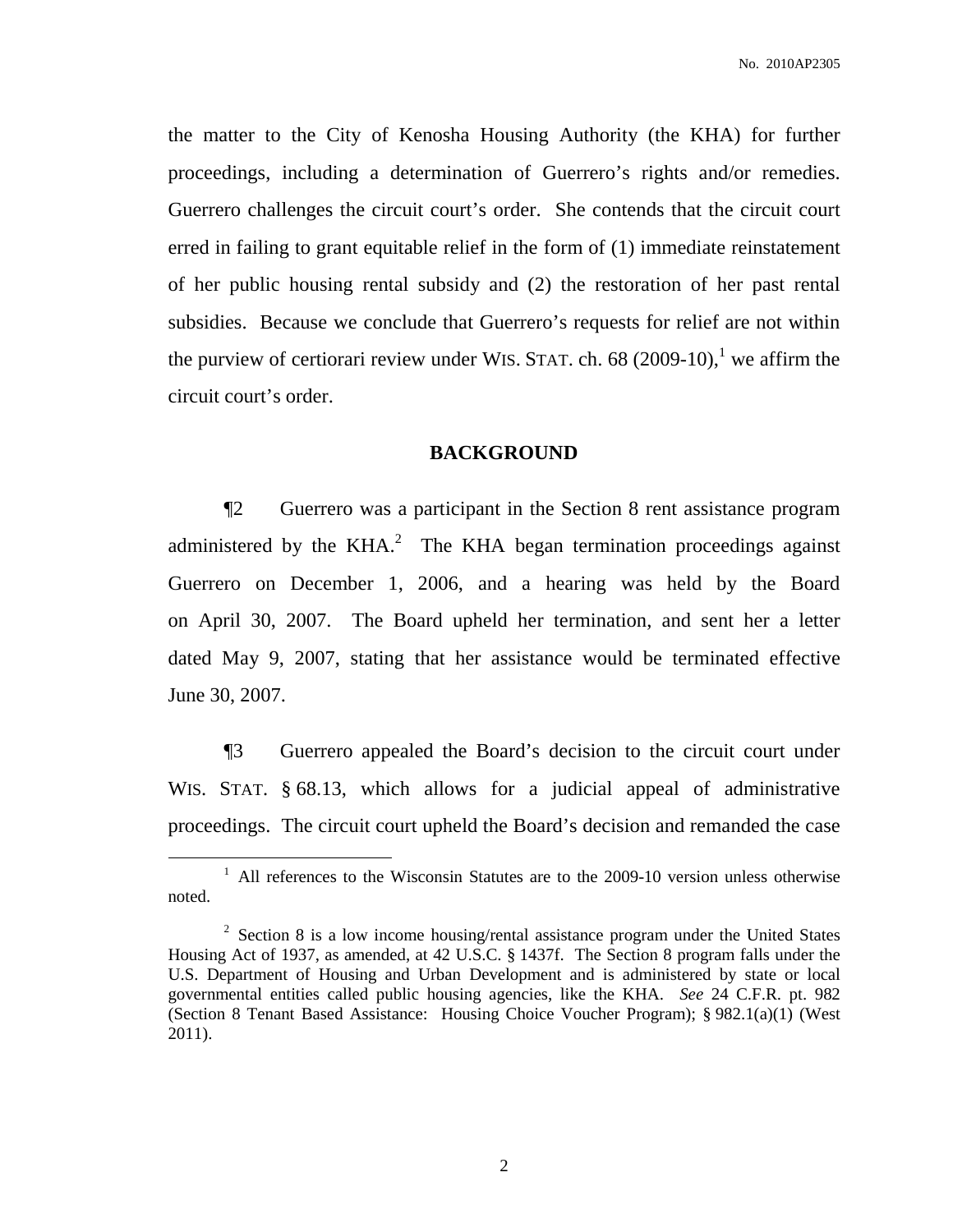to the Board with the directive that the examiner set forth in writing the reasons for the decision denying benefits and the evidence relied upon in making that decision.

¶4 Guerrero appealed the circuit court's decision and, in an unpublished opinion, we held that the termination notice was insufficient under the due process standards described in *Driver v. Housing Authority*, 2006 WI App 42, 289 Wis. 2d 727, 713 N.W.2d 670, because it failed to provide any information regarding the time period of Guerrero's alleged violation and what evidence the KHA had to support its assertions. *Guerrero v. Kenosha Hous. Auth.* (*Guerrero I*), No. 2008AP1548, unpublished slip op. ¶¶3-4 (WI App Aug. 27, 2009). This court reversed the circuit court's decision and remanded with directions to grant appropriate relief consistent with the decision. *Id.*, ¶6.

¶5 On remand, the circuit court reversed the Board's decision terminating Guerrero's benefits and remanded the matter to the KHA "for further proceedings that are consistent with this remand and the decision of the Court of Appeals in relation to any future hearing that may be scheduled to terminate plaintiff's eligibility for Section 8 benefits." The circuit court also ordered the Board to "determine what remedies and/or rights, if any, are to be afforded to Norma Guerrero based on such wrongful termination of her Section 8 assistance." Guerrero now appeals the circuit court order remanding the matter to the KHA.

#### **DISCUSSION**

¶6 Guerrero seeks reinstatement into the Section 8 housing program and restoration of her past rental subsidies. Guerrero contends that a court on certiorari review has authority to provide her with equitable relief under the provisions of WIS. STAT. ch. 68, as this is the only viable avenue to return her to

3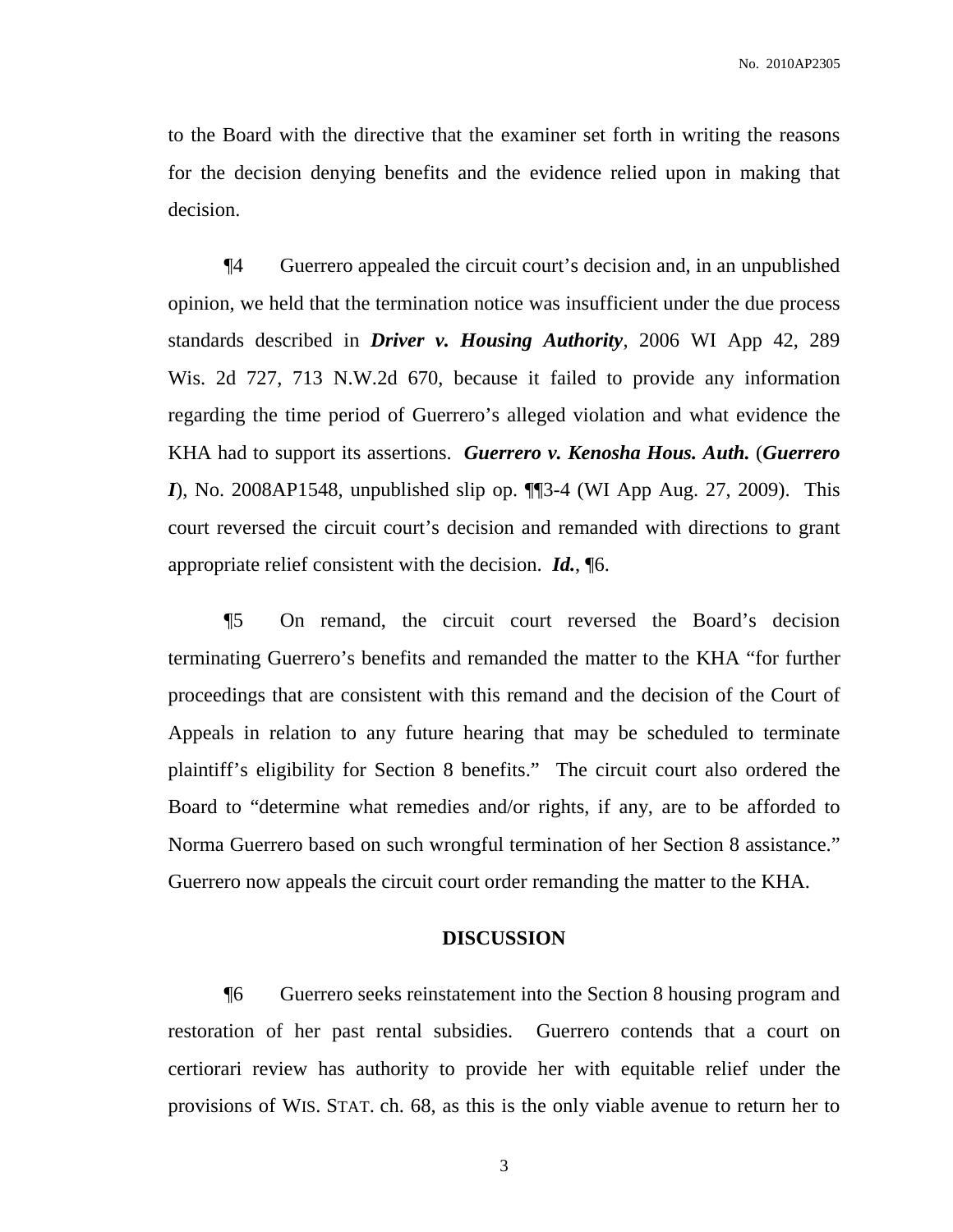No. 2010AP2305

her pre-termination status. We conclude that a court on certiorari review does not have the authority to order the relief requested.

¶7 Guerrero's request turns on the scope of certiorari review under WIS. STAT. ch. 68, as governed by its provisions and interpreted by case law. Thus, we review the circuit court's decision de novo. *See Jay M.H. v. Winnebago Cnty. DHHS*, 2006 WI App 66, 16, 292 Wis. 2d 417, 714 N.W.2d 241 (the scope of a certiorari court's authority under ch. 68 is a question of statutory interpretation).

¶8 WISCONSIN STAT. ch. 68 governs municipal administrative procedures. WISCONSIN STAT. § 68.001 provides: "The purpose of this chapter is to afford a constitutionally sufficient, fair and orderly administrative procedure and review in connection with determinations by municipal authorities which involve constitutionally protected rights of specific persons which are entitled to due process protection under the 14th amendment to the U.S. Constitution." As part of that procedure, WIS. STAT. § 68.13 provides for the judicial review of administrative decisions. It provides: "Any party to a proceeding resulting in a final determination may seek review thereof by certiorari within 30 days of receipt of the final determination. The court may affirm or reverse the final determination, or remand to the decision maker for further proceedings consistent with the court's decision." Sec. 68.13(1).

¶9 A WIS. STAT. § 68.13 certiorari review "is limited to whether: (a) the agency kept within its jurisdiction; (b) the agency acted according to law; (c) the action was arbitrary, oppressive or unreasonable; and (d) the evidence presented was such that the agency might reasonably make the decision it did." *Merkel v. Village of Germantown*, 218 Wis. 2d 572, 578, 581 N.W.2d 552 (Ct. App. 1998). We held in our earlier unpublished decision that the agency did not

4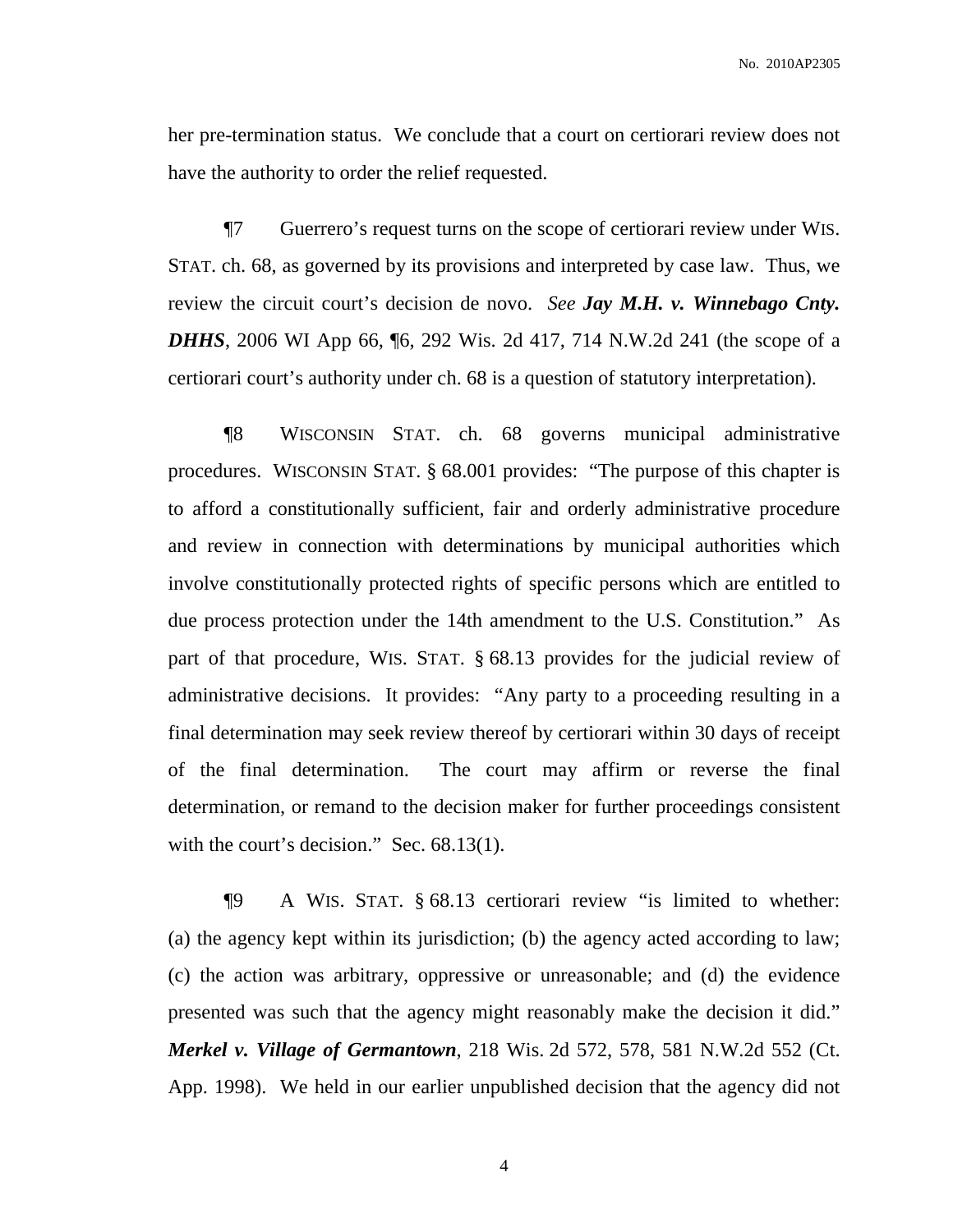act according to the law because it failed to afford Guerrero due process. *Guerrero I*, unpublished slip op. ¶¶3-6. Upon reaching that conclusion, a certiorari court can reverse the agency's decision and remand it to the agency to hold a new hearing. *Merkel*, 218 Wis. 2d at 578-80; § 68.13(1). However, a certiorari court cannot order the board to perform a certain act. *Merkel*, 218 Wis. 2d at 578 (citing *State ex rel. Richards v. Leik*, 175 Wis. 2d 446, 455, 499 N.W.2d 276 (Ct. App. 1993) (concluding that a certiorari court would be unable to order an inmate moved to a medium security prison)). Thus, a court on certiorari review is without statutory authority to provide the equitable relief Guerrero requests.<sup>3</sup> Guerrero has not identified, and our research has not uncovered, any case law holding otherwise.

¶10 Moreover, Guerrero's claim for "restoration" of the rental subsidy is a claim for damages. Damages are unavailable in WIS. STAT. § 68.13 proceedings. *Thorp v. Town of Lebanon*, 2000 WI 60, ¶43, 235 Wis. 2d 610, 612 N.W.2d 59 (monetary damages are not available to a plaintiff seeking relief under § 68.13); *Hanlon v. Town of Milton*, 2000 WI 61, ¶18, 235 Wis. 2d 597, 612 N.W.2d 44.

¶11 Guerrero argues that equitable relief is required in order to fulfill the stated purpose of WIS. STAT. § 68.001 to provide a constitutionally sufficient and fair procedure and review of agency decisions. However, the supreme court has

<sup>3</sup> Guerrero contends that this court's remand in *Guerrero I* "with directions for the circuit court to grant appropriate relief consistent with our conclusion" empowers the circuit court to order equitable relief. *See Guerrero v. Kenosha Hous. Auth.* (*Guerrero I*), No. 2008AP1548, unpublished slip op. ¶6 (WI App Aug. 27, 2009). However, the circuit court, in turn, remanded to the KHA for further proceedings consistent with the remand and the decision of the court of appeals. This language mirrors the statutory language of WIS. STAT.  $\S$  68.13(1) and is consistent with its mandate that the "decision maker" conduct further proceedings consistent with the circuit court's decision.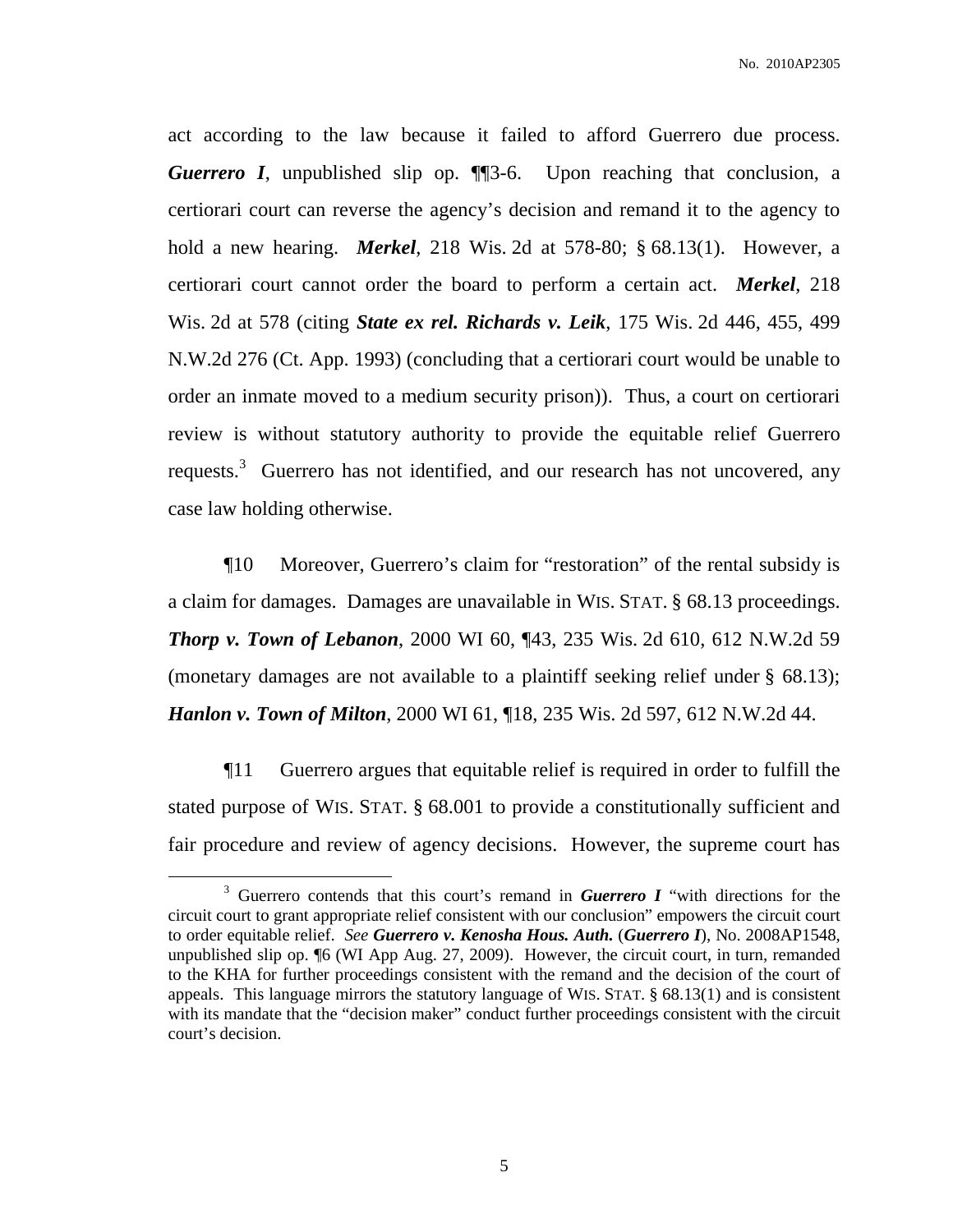ruled that the certiorari process provided under WIS. STAT. ch. 68 is a constitutionally adequate postdeprivation remedy. *See Collins v. City of Kenosha Hous. Auth.*, 2010 WI App 110, ¶28, 328 Wis. 2d 798, 789 N.W.2d 342 (citing **Thorp**, 235 Wis. 2d 610,  $\P$  $[54-56, 58)$ .<sup>4</sup> Guerrero nevertheless contends that § 68.001 is meaningless if it does not provide for the reinstatement of her Section 8 benefits and the restoration of unpaid benefits. Again, Guerrero fails to reconcile her reading of § 68.001 with case law clearly defining the authority of a court on certiorari review. Certiorari exists to test the validity of decisions by administrative or quasi-judicial bodies. The scope of certiorari extends to questions of jurisdiction, power and authority of the inferior tribunal to do the action complained of, as well as questions relating to the irregularity of the proceedings. *Winkelman v. Town of Delafield*, 2000 WI App 254, ¶5, 239 Wis. 2d 542, 620 N.W.2d 438. Guerrero's procedural due process challenge raises the issue of whether the KHA violated constitutional guarantees of due process. The circuit court's role is supervisory—here—providing a review of the KHA's administrative procedure to ensure that the notice and hearing comport with due process. *See Winkelman*, 239 Wis. 2d 542, ¶5.

¶12 The circuit court's reversal and remand to the KHA and the Board for further proceedings consistent with the court of appeals decision instructs the

<sup>4</sup> Guerrero sets forth public policy grounds for the expansion of WIS. STAT. ch. 68 certiorari review. However, the court of appeals is an "error correcting" court and should not set policy on issues adequately covered by existing precedent. *See Cook v. Cook*, 208 Wis. 2d 166, 188, 560 N.W.2d 246 (1997); *Deegan v. Jefferson Cnty.*, 188 Wis. 2d 544, 559, 525 N.W.2d 149 (Ct. App. 1994) (the court of appeals is primarily an error-correcting court and if there are policy reasons for recognizing a claim, those arguments are best directed to the supreme court, wherein the law-declaring function primarily resides). We therefore decline Guerrero's invitation to expand the well-established scope of certiorari.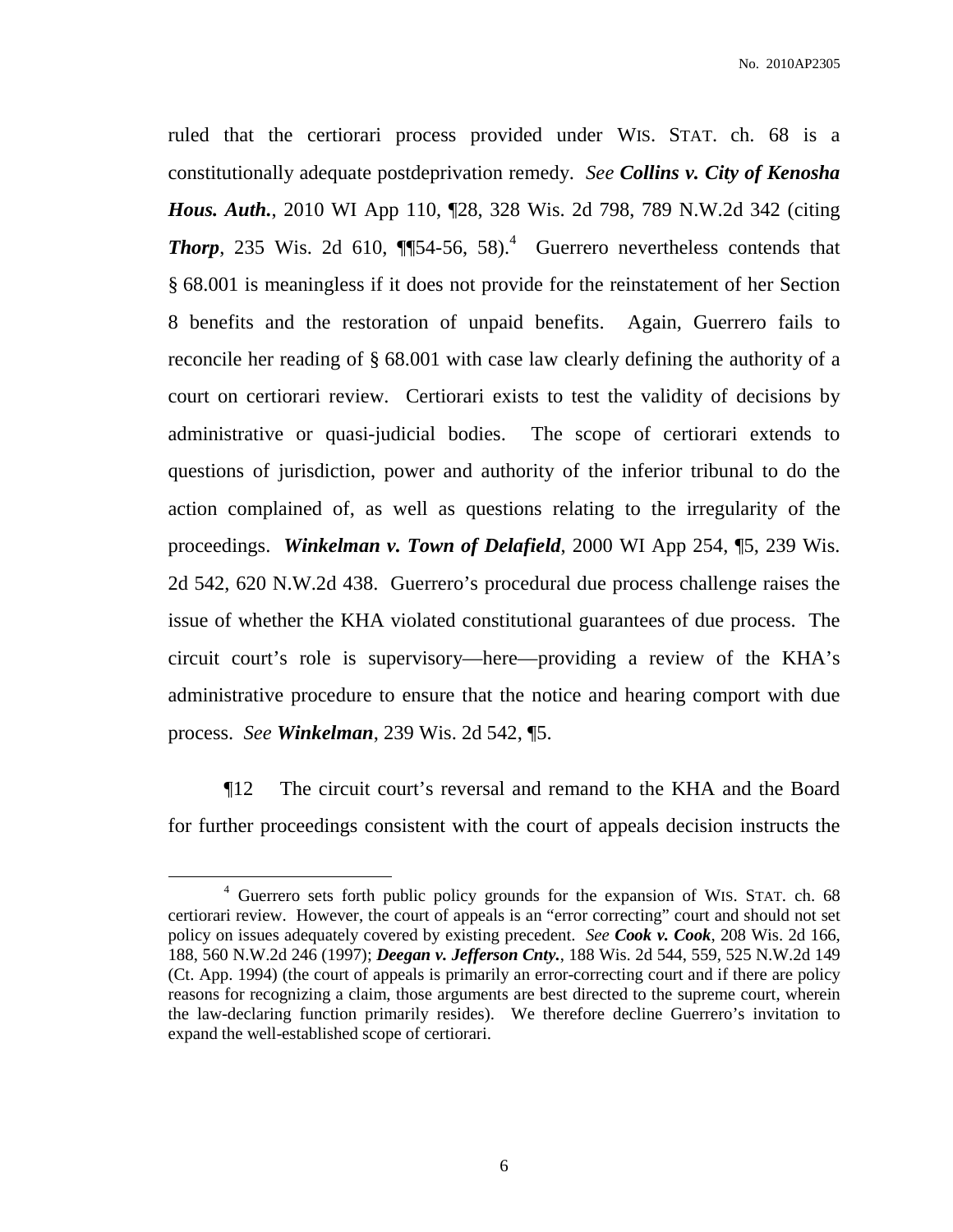No. 2010AP2305

KHA to provide Guerrero with adequate notice of the grounds for termination and the opportunity to contest those grounds at a hearing. While the KHA may have the opportunity to remedy the insufficiencies in its notice that resulted in the violation of Guerrero's due process rights, it will not be permitted to supplement the record with new evidence. 5 *See Snajder v. State*, 74 Wis. 2d 303, 313, 246 N.W.2d 665 (1976) (permitting supplementation of the record on remand violates concepts of due process and fair play). And again, the result of this second hearing could be subject to certiorari review. *See* WIS. STAT. § 68.13.

¶13 Guerrero contends that WIS. STAT. § 68.01, which provides that "[t]he remedies under [ch. 68] shall not be exclusive," permits us to order the requested relief. We are not persuaded. We have already concluded that a court on certiorari review does not have the authority to do so. However, both our supreme court and this court have recognized, this provision *does* permit a separate claim for damages pursuant to 42 U.S.C. § 1983. 6 *See, e.g.*, *Hanlon*, 235

(continued)

<sup>&</sup>lt;sup>5</sup> We also reject Guerrero's assertion that she is entitled to outright reversal. Outright reversal is appropriate when the due process violation cannot be cured on remand. *See State ex rel. Thompson v. Riveland*, 109 Wis. 2d 580, 587, 326 N.W.2d 768 (1982) (reversal where revocation of probation was not supported by a preponderance of the evidence). In contrast, remand is appropriate when the due process violation can be corrected without permitting the agency to introduce new evidence or assert new allegations. *See State ex rel. Meeks v. Gagnon*, 95 Wis. 2d 115, 128-29, 289 N.W.2d 357 (Ct. App. 1980) (remand to permit the committee an opportunity to explain why it did not call witnesses, and permit the petitioner to call those witnesses, does not involve a shoring up of the deficient findings by the committee; it comports with due process by correcting the violations); *State ex rel. Gibson v. DHSS*, 86 Wis. 2d 345, 353, 272 N.W.2d 395 (Ct. App. 1978) (a remand permitting correction of the due process violation with a second hearing is within the jurisdiction of a court on certiorari review). Because a new hearing with a constitutionally sufficient notice could cure the due process violation in this case, Guerrero is not entitled to outright reversal.

<sup>6</sup> 42 U.S.C. § 1983 provides: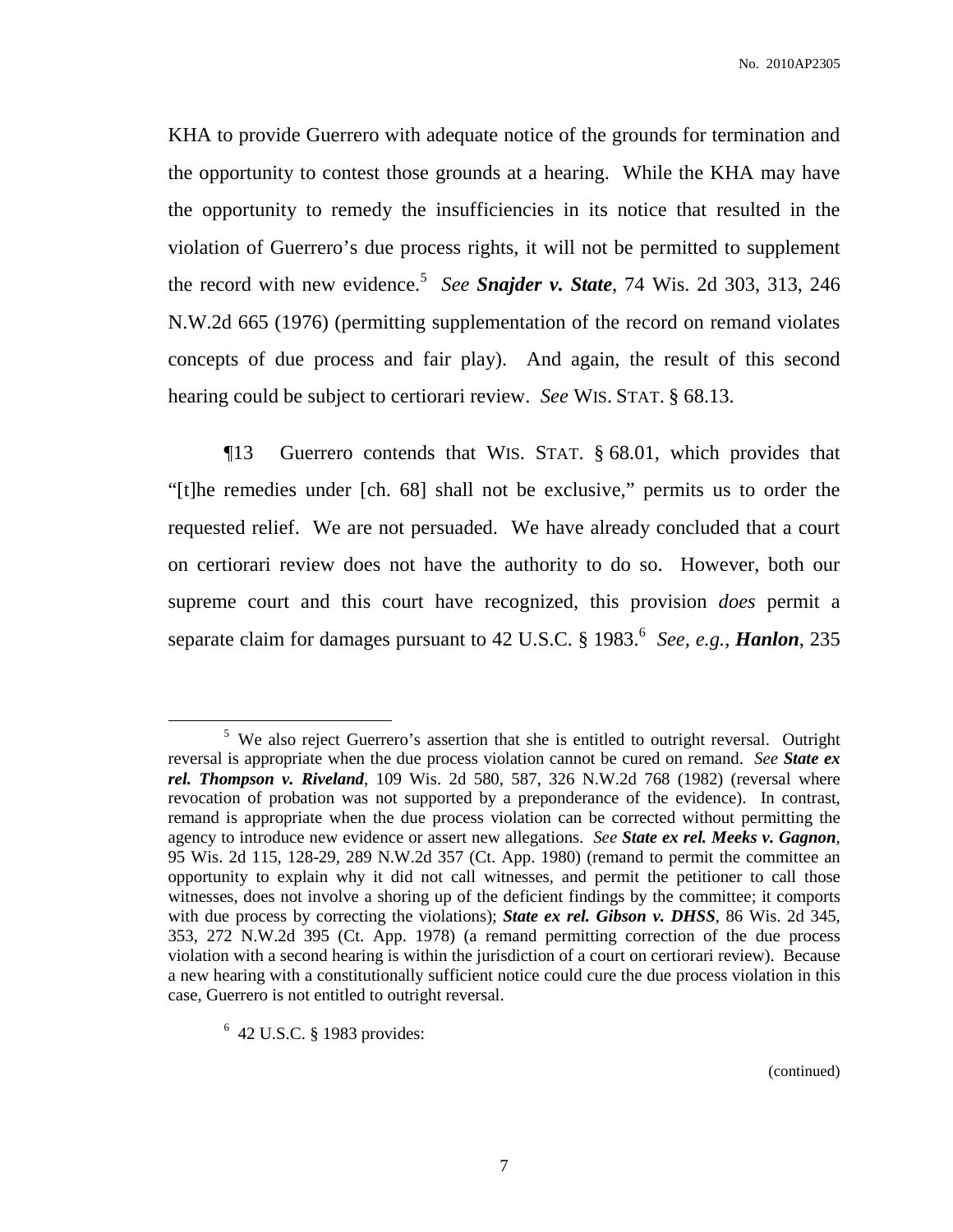Wis. 2d 597, ¶4; *Bratcher v. Housing Auth. of Milwaukee*, 2010 WI App 97, ¶9 & n.4, 327 Wis. 2d 183, 787 N.W.2d 418.

¶14 As a final matter, we address Guerrero's concern that our decision in *Collins* forecloses the right to pursue 42 U.S.C. § 1983 damages. It does not. *Collins* simply stands for the proposition that one does not have a due process claim under § 1983 based on the agency's failure to follow its own rules, unless or until he or she has sought redress under the state-provided administrative remedies. *Collins*, 328 Wis. 2d 798, ¶¶1, 33. In other words, a litigant cannot claim a deprivation of due process until he or she has in fact pursued the postdeprivation process provided. While the *Collins* court cited our supreme court's holding in *Thorp*, 235 Wis. 2d 610, ¶¶54-56, that Wisconsin provides an adequate postdeprivation remedy in the form of certiorari under WIS. STAT. § 68.13, the *Collins* court did not foreclose a subsequent § 1983 claim. *See Collins*, 328 Wis. 2d 798, ¶28. Thus, although Guerrero must avail herself of the

> Every person who, under color of any statute, ordinance, regulation, custom, or usage, of any State or Territory or the District of Columbia, subjects, or causes to be subjected, any citizen of the United States or other person within the jurisdiction thereof to the deprivation of any rights, privileges, or immunities secured by the Constitution and laws, shall be liable to the party injured in an action at law, suit in equity, or other proper proceeding for redress, except that in any action brought against a judicial officer for an act or omission taken in such officer's judicial capacity, injunctive relief shall not be granted unless a declaratory decree was violated or declaratory relief was unavailable. For the purposes of this section, any Act of Congress applicable exclusively to the District of Columbia shall be considered to be a statute of the District of Columbia.